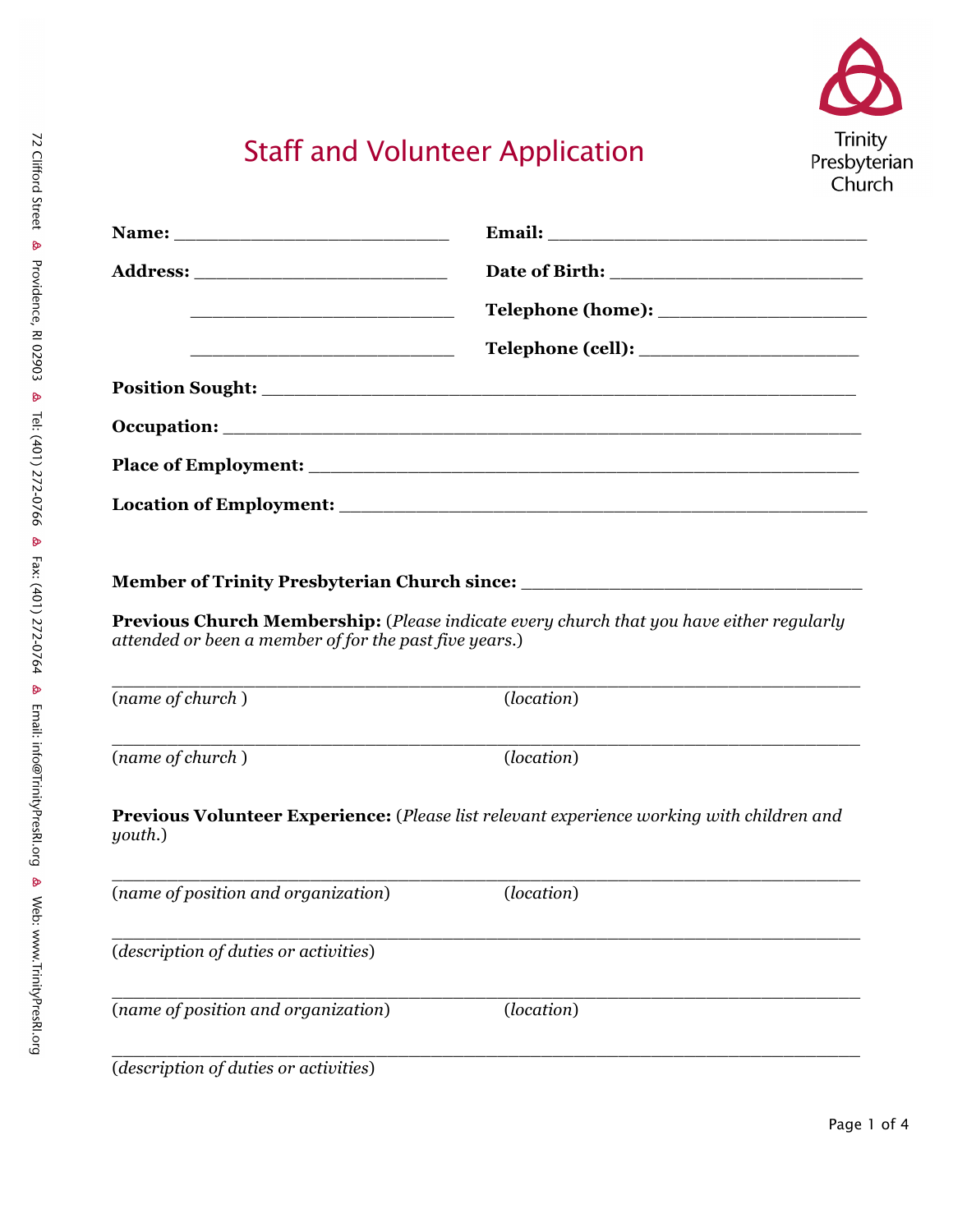

**References:** (*Please list three persons who have known you for at least one year, not including relatives*.)

| (name of person providing reference) | (address, including city and state) |  |  |
|--------------------------------------|-------------------------------------|--|--|
| <i>(telephone number)</i>            | (relation with applicant)           |  |  |
| (name of person providing reference) | (address, including city and state) |  |  |
| (telephone number)                   | (relation with applicant)           |  |  |
| (name of person providing reference) | (address, including city and state) |  |  |
| (telephone number)                   | (relation with applicant)           |  |  |

### **Please answer the following questions:**

- 1. Are you presently the subject of any investigation involving an allegation of physical or sexual abuse of a child? \_\_\_\_\_No \_\_\_\_Yes
- 2. Have you ever been convicted of physical or sexual abuse of a child? \_\_\_\_\_No \_\_\_\_\_Yes

 $\overline{a}$  ,  $\overline{a}$  ,  $\overline{a}$  ,  $\overline{a}$  ,  $\overline{a}$  ,  $\overline{a}$  ,  $\overline{a}$  ,  $\overline{a}$  ,  $\overline{a}$  ,  $\overline{a}$  ,  $\overline{a}$  ,  $\overline{a}$  ,  $\overline{a}$  ,  $\overline{a}$  ,  $\overline{a}$  ,  $\overline{a}$  ,  $\overline{a}$  ,  $\overline{a}$  ,  $\overline{a}$  ,  $\overline{a}$  ,

\_\_\_\_\_\_\_\_\_\_\_\_\_\_\_\_\_\_\_\_\_\_\_\_\_\_\_\_\_\_\_\_\_\_\_\_\_\_\_\_\_\_\_\_\_\_\_\_\_\_\_\_\_\_\_\_\_\_\_\_\_\_\_\_\_\_\_\_

 $\overline{a}$  ,  $\overline{a}$  ,  $\overline{a}$  ,  $\overline{a}$  ,  $\overline{a}$  ,  $\overline{a}$  ,  $\overline{a}$  ,  $\overline{a}$  ,  $\overline{a}$  ,  $\overline{a}$  ,  $\overline{a}$  ,  $\overline{a}$  ,  $\overline{a}$  ,  $\overline{a}$  ,  $\overline{a}$  ,  $\overline{a}$  ,  $\overline{a}$  ,  $\overline{a}$  ,  $\overline{a}$  ,  $\overline{a}$  ,

\_\_\_\_\_\_\_\_\_\_\_\_\_\_\_\_\_\_\_\_\_\_\_\_\_\_\_\_\_\_\_\_\_\_\_\_\_\_\_\_\_\_\_\_\_\_\_\_\_\_\_\_\_\_\_\_\_\_\_\_\_\_\_\_\_\_\_\_

\_\_\_\_\_\_\_\_\_\_\_\_\_\_\_\_\_\_\_\_\_\_\_\_\_\_\_\_\_\_\_\_\_\_\_\_\_\_\_\_\_\_\_\_\_\_\_\_\_\_\_\_\_\_\_\_\_\_\_\_\_\_\_\_\_\_\_\_

\_\_\_\_\_\_\_\_\_\_\_\_\_\_\_\_\_\_\_\_\_\_\_\_\_\_\_\_\_\_\_\_\_\_\_\_\_\_\_\_\_\_\_\_\_\_\_\_\_\_\_\_\_\_\_\_\_\_\_\_\_\_\_\_\_\_\_\_

 $\overline{a}$  ,  $\overline{a}$  ,  $\overline{a}$  ,  $\overline{a}$  ,  $\overline{a}$  ,  $\overline{a}$  ,  $\overline{a}$  ,  $\overline{a}$  ,  $\overline{a}$  ,  $\overline{a}$  ,  $\overline{a}$  ,  $\overline{a}$  ,  $\overline{a}$  ,  $\overline{a}$  ,  $\overline{a}$  ,  $\overline{a}$  ,  $\overline{a}$  ,  $\overline{a}$  ,  $\overline{a}$  ,  $\overline{a}$  ,

If your response to either of the above questions is "Yes", please provide an explanation: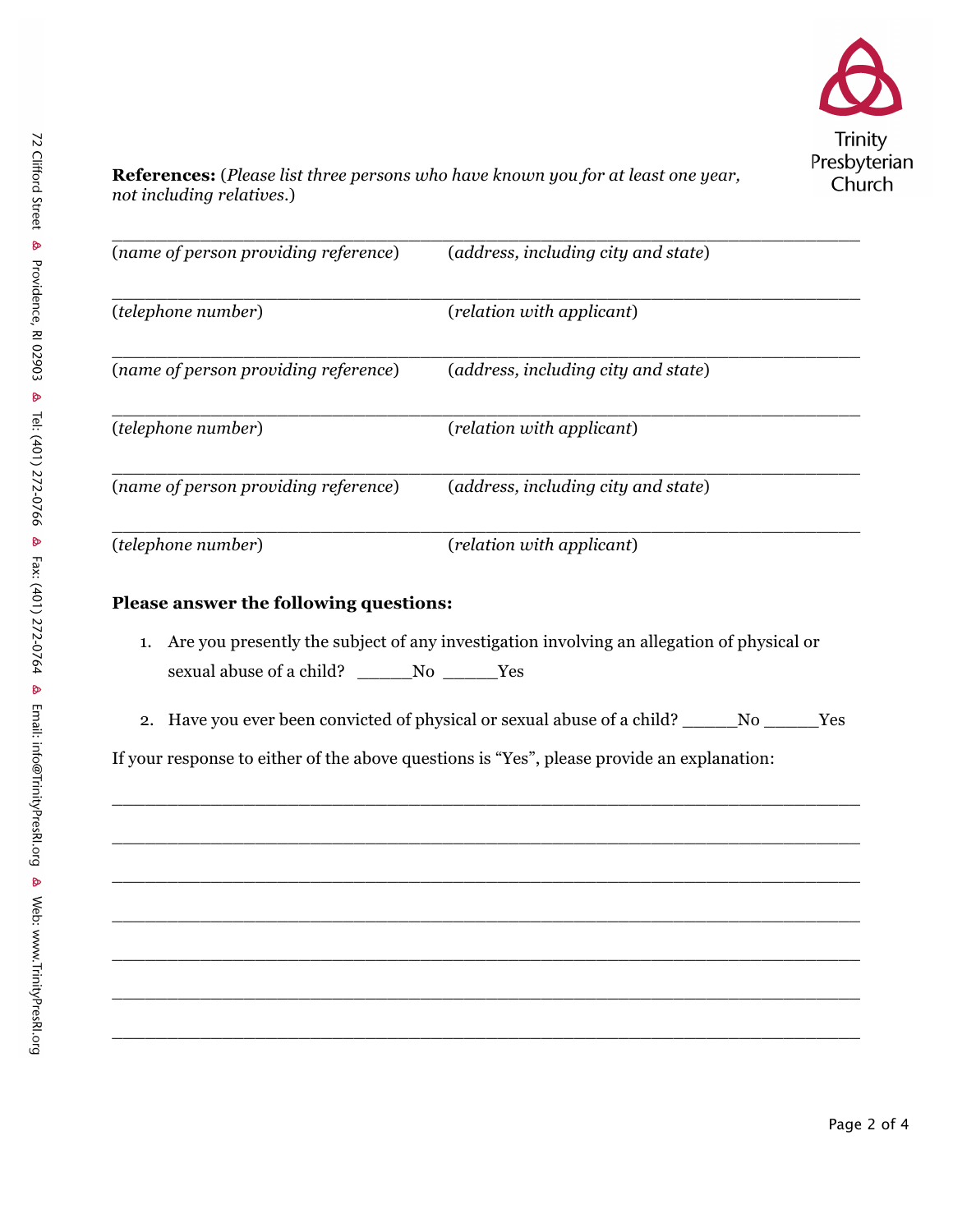

### **Applicant Release and Authorization to Obtain Information:**

I, the undersigned, hereby affirm that the above statements are truthful and accurate to the best of my knowledge.

I authorize Trinity Presbyterian Church to contact any person or entity listed on this application form, and I further authorize any such person or entity to provide Trinity Presbyterian Church with information, opinions, and impressions relating to my background or qualifications.

I voluntarily release Trinity Presbyterian Church and any such person or entity listed on this application form from liability involving the communication of information relating to my background or qualifications.

In the interest of safely and security, I authorize Trinity Presbyterian Church through its independent contractor, LexisNexis, to procure background information (also known as an investigative consumer report) about me, prior to, and at anytime during my service to Trinity. This report may include my driving history, including any traffic citations; a social security number verification; present and former addresses; criminal and civil history/records; and the state sex offender records. (A photo static/fax/electronic copy of this document can be substituted for the original).

I am apprised that this application and any information obtained from a criminal background investigation or my references will be held in strictest confidence by the Child Protection Administrator. All administrative paperwork will be kept in locked storage.

I am aware that upon the discovery of any misrepresentation or failure to disclose information in this application, my involvement in church ministries may be terminated.

Should my application be accepted, I agree to comply with the guidelines established in Trinity's Child Protection Policy. Should I violate any of these guidelines, my involvement working in children's ministries may be terminated.

#### **I have read carefully the foregoing release and understand the contents thereof.**

**Applicant's Signature:** \_\_\_\_\_\_\_\_\_\_\_\_\_\_\_\_\_\_\_\_\_\_\_\_\_\_\_\_\_\_\_\_ **Date:** \_\_\_\_\_\_\_\_\_\_\_\_